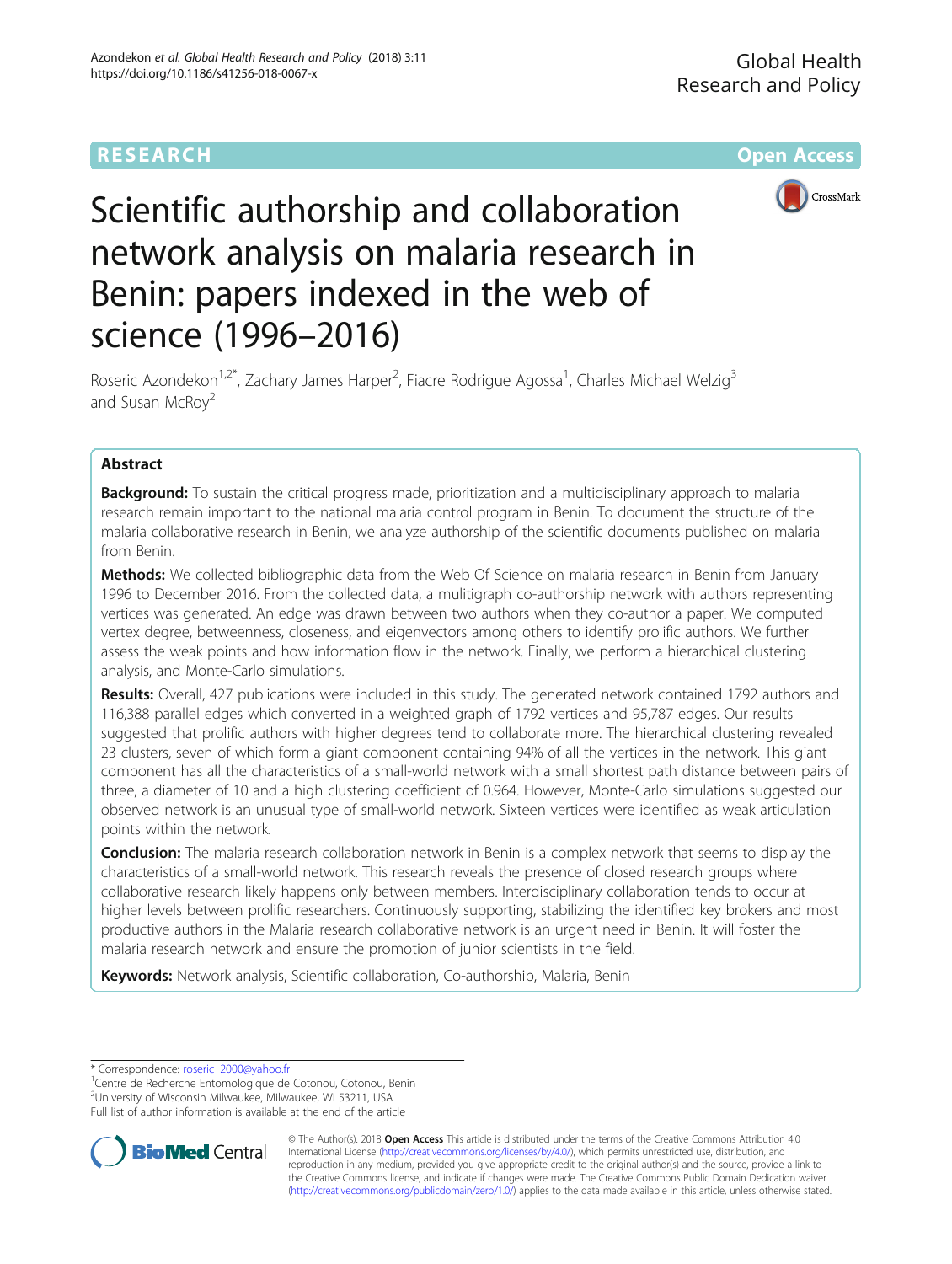## Background

Malaria remains one of the three major public health concerns in Sub Saharan Africa where it affects millions of people and impact negatively on their socioeconomic life [\[1\]](#page-9-0). In the Millenium Declaration, Malaria has been given a special attention in terms of the successful achievement of the 6th development goal of the Millenium Challenge [[2\]](#page-9-0). In Benin, initiatives such as the US President's Malaria Initiative have supported governmental and non-governmental organizations to reduce the mortality and morbidity related to Malaria [\[3,](#page-9-0) [4](#page-9-0)]. With these financial supports at hand, such efforts in Benin have led to a sharp increase in public health interventions and many positive public health outcomes in terms of the reduction of mortality and morbidity related to Malaria [\[5](#page-9-0)]. Such increase in public health interventions translated in the successful implementation and sustainability of entomological surveillance of malaria for more than six years since  $2008$  [[6\]](#page-9-0). Between the years  $2000$ and 2009, the increase in funding led to an annual decrease of 5.2% in the incidence of malaria and 5.3% in malaria-related deaths [[7](#page-10-0)]. This encouraging success stories have even motivated other authors to enunciate the ambitious malaria eradication plan [[8\]](#page-10-0).

Despite the progress in malaria, very little is known on the dynamics of the malaria research collaboration network. This situation results in a lack of information on the main players and drivers of the progress made. As for the eradication of chickenpox [[9\]](#page-10-0), collaborative research will undoubtedly play an important role in the successful attainment of the malaria eradication plan in Subsaharan Africa in general and in Benin in particular. By collaborating with each other, researchers form continuous and sustainable collaboration through intensive network practices that go beyond the regional boundaries [[10\]](#page-10-0). In addition, the fact that the extensive research conducted has not prevented malaria from outpacing the proposed solutions is a definitive clue to investigating the structure of the malaria research community. Research collaboration constitutes a stable basis for the provision of evidence based information in the formulation of fundamental principles and guidelines for the elaboration of public health strategies. Therefore, we propose in this study, to document, describe and analyze the different aspects of the malaria research collaboration in Benin.

Understanding the structure of this network is capital since it can help improve research prioritization [\[11](#page-10-0)], identify prolific researchers, better design, strategic planning and implementation of research programs [\[12](#page-10-0)], and promote cooperation and translational research initiatives [\[13](#page-10-0)]. We choose a social network analysis approach which will reveal undiscovered knowledge on effort of researchers in working together towards the reduction of the burden of Malaria in Benin.

Our study focuses on the Network analysis of the scientific collaborations through co-authorship network analysis. Its aim is to document the structure of the malaria collaborative research in Benin.

## **Methods**

## Data collection

The data collection was carried on papers indexed in Thompson's Institute for Scientific Information Web Of Science (formerly known as the Web of Knowledge). The search was conducted using combinations of Malaria related MeSH terms including "malaria", "Anopheles", "Plasmodium" and "vector". We restricted the search to the period from 1996 to 2016 and to "Benin" for country. We further screened the papers in order to only select those published by Beninese authors, or papers published on Malaria from Benin. All published documents under considerations included at least one Author from Benin. No restriction was placed upon the document types. We first started querying with each term independently, we then combined the other terms so the query return the maximum number of results. The Full citations information containing the authors' names, their institutional affiliations, the year of publication, as well as the number of times the document was cited were recorded as a bibliographic corpus in text format. After a second screening only research that have met the above listed inclusion criteria and that were published between January 1, 1996 and December 31, 2016 were selected in this study.

#### Text mining and network generation

From the bibliographic text files, we built a corpus of the published documents using Tethne v0.8, a python software for parsing bibliographic data. Using NetworkX [[14\]](#page-10-0), another python package, we generated an undirected multigraph co-authorship networks containing parallel edges. Vertices were defined by several attributes including name, affiliation, city, country, number of publication and total number of times cited. Edges too, had attributes associated with them such as a unique identifier, the number of times a pair of authors was cited and the number of publications of a pair of authors. We normalized and disambiguate the information collected such as researchers' names, research center denominations, and any other information that appeared ambiguous.

#### Author name disambiguation

One common challenge in collecting bibliometric data is the matching problem. Multiple names can refer to the same author. A well-known approach to solving this issue is termed as Author Name Disambiguation (AND). While many AND methods have been reported in the literature [\[15](#page-10-0), [16\]](#page-10-0), we performed a fuzzy matching machine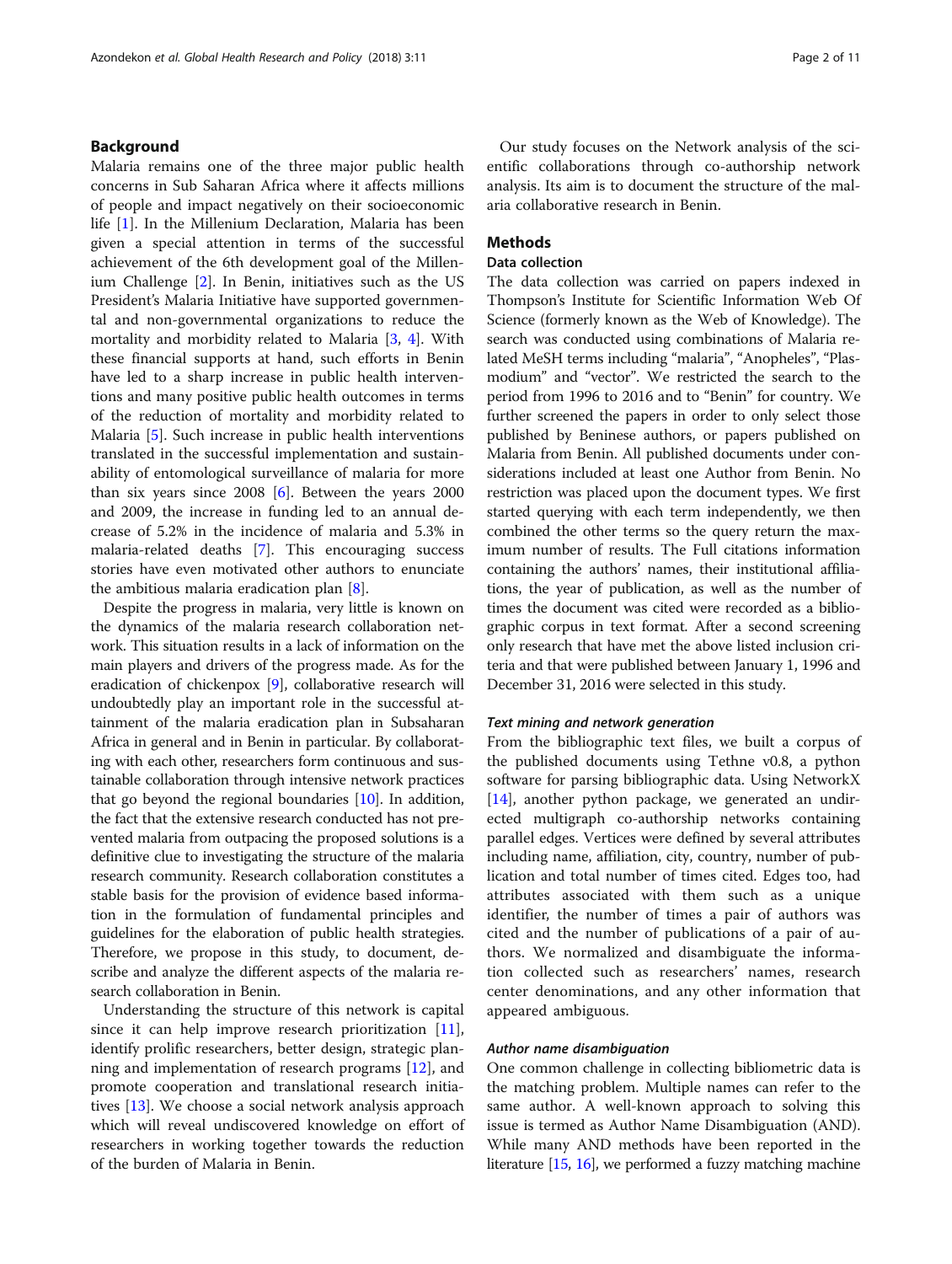learning technique of AND. We used Dedupe, a python library to disambiguate authors' names and assign a unique identification number to each author. We manually annotated 10% of the names and then trained the algorithm to automatically disambiguate the remaining of the entries. Dedupe is interactive and adjusts further annotations as the disambiguation process evolves. Dedupe is based on the work of Bilenko [\[17\]](#page-10-0) and has been developed by Gregg Forest and Derek Eder. For more information on Dedupe, we refer the reader to the author's Github repository available at [https://github.com/dedupeio/dedupe.](https://github.com/dedupeio/dedupe) We evaluated our AND fuzzy matching machine learning method by computing Precision and recall metrics.

## Descriptive data analysis

Using igraph, a network analysis package developed in R, we computed the following vertex centrality measures:

- Degree of the vertices in the network defined as the number of ties to a given author. After converting the multigraph network in a weighted graph where weights are the number of authorships between two authors, the strength of the vertices was also computed.
- Betweenness: it is the number of shortest paths between alters that go through a particular author. It relates to the perspective that importance relates to where a vertex is located with respect to the paths in the network graph. According to Freeman [[18\]](#page-10-0), it is defined as:

$$
c_B(\nu) = \frac{\sigma(s, t | \nu)}{\sum_{s \neq t \neq \nu \in V} \sigma(s, t)}
$$
(1)

where  $\sigma(s, t | v)$  is the total number of shortest paths between s and t that pass through v, and  $\sigma(s, t)$  is the total number of shortest paths between  $s$  and  $t$  regardless of whether or not they pass through  $\nu$ .

• Closeness: the number of steps required for a particular author to access every other author in the network. It captures the notion that a vertex is central if it is close to many other vertices. Considering a network  $G = (V, E)$  where V is the set of vertices and  $E$ , the set of edges, the closeness centrality  $c_{Cl}(\nu)$  of a vertex  $\nu$  is defined as:

$$
c_{Cl}(\nu) = \frac{1}{\sum_{u \in V} dist(\nu, u)}
$$
(2)

where  $dist(v, u)$  is defined as the geodesic distance between the vertices  $u, v \in V$ .

 Eigenvectors: degree to which an author is connected to other well connected authors in the network. It seeks to capture the idea that the more central the neighbors of a vertex are, the more central that vertex itself is. According to Bonacich [[19\]](#page-10-0) and Katz [[20](#page-10-0)], the Eigenvector centrality measure is defined as:

$$
c_{E_i}(\nu) = \alpha \sum_{\{u,v\} \in E} c_{E_i}(u) \quad (3)
$$

Where the vector  $\mathbf{c}_{E_i} = (c_{E_i}(1), ..., c_{E_i}(N_v))^T$  is the so-<br>tion to the gigonyolus problem  $\mathbf{A}_{E_i} = \sigma^{-1} \mathbf{c}_i$ , where  $\mathbf{A}_{E_i}$ lution to the eigenvalue problem  $Ac_{E_i} = \alpha^{-1}c_{E_i}$ , where A is the adjacency matrix for the network G. According to Bonacich [\[19\]](#page-10-0), an optimal choice of  $\alpha^{-1}$  is the largest eigenvalue of A.

 Brokerage: degree to which an actor occupies a brokerage position across all pairs of alters.

We also computed edge betweenness centrality which extends from the notion of vertex centrality by assigning to each edge a value reflecting the number of shortest paths traversing that edge. We calculated edge betweenness to assess which coauthorship collaborations are important for the flow of information. In the result section, we present the 10 most important collaborations in the malaria coauthorship network.

### Characterizing network cohesion

The extent to which subsets of authors are cohesive with respect to their relation in the coauthorship network was assessed through network cohesion. Specifically, we determined if collaborators (co-authors) of a given author tend to collaborate as well, and what subset of collaborating authors tend to be more productive in the network. While there are many techniques to determine network cohesion, we chose local triads and global giant components. In addition, we conducted cliques detection and clustering or communities detection on the network:

- Cliques: According to Kolaczyk and Csárdi [\[21\]](#page-10-0), cliques are defined as complete subgraphs such that all vertices within the subset are connected by edges. We computed the number of maximal cliques and assessed their size.
- Density: Defined as the frequency of realized edges relative to potential edges, the density of a subgraph  $H$  in  $G$  provides a measure of how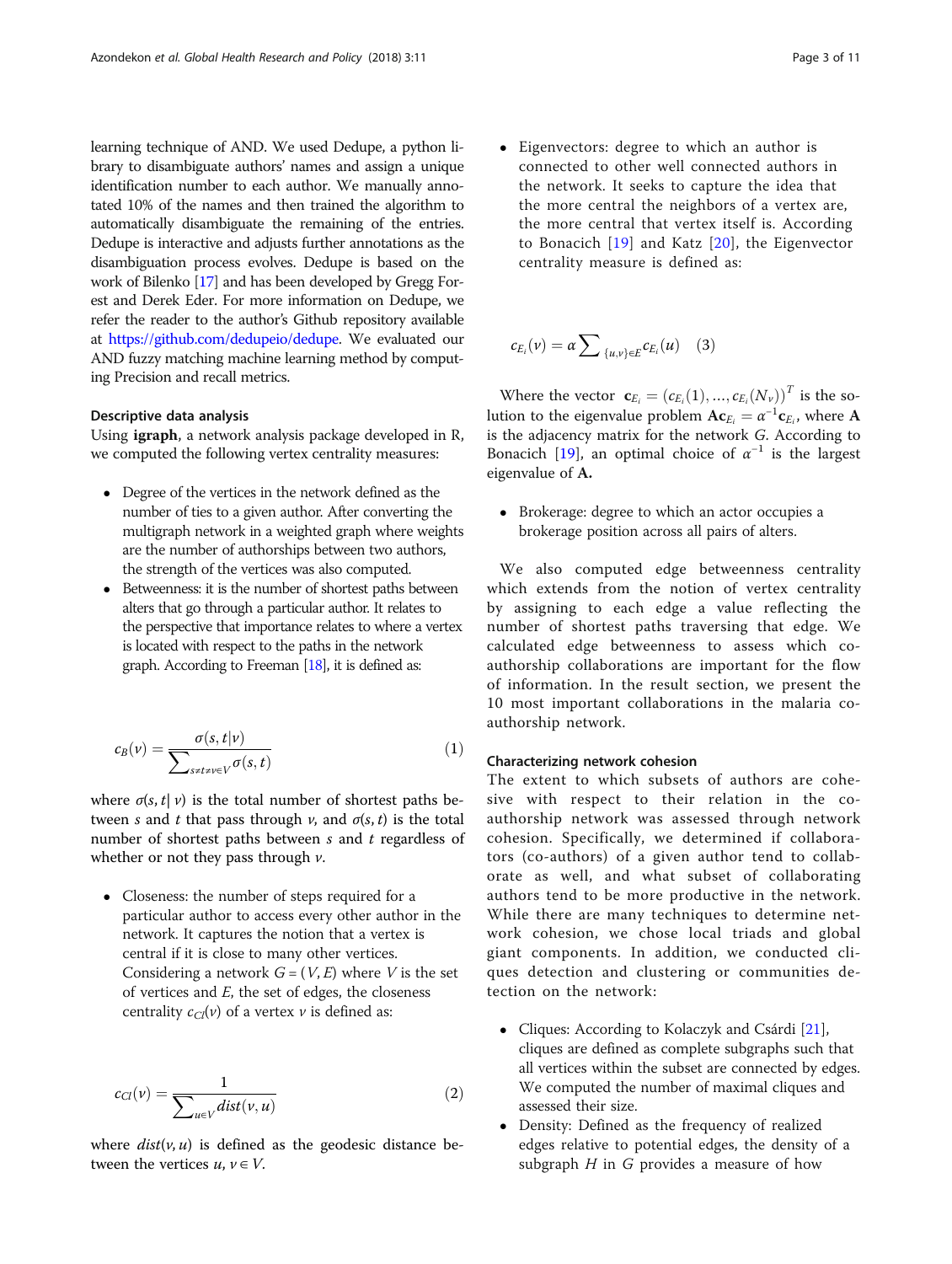close  $H$  is to be a clique in  $G$ . Density values vary between 0 and 1:

$$
den(H) = \frac{|E_H|}{|V_H| (V_H - 1)/2}
$$
 (4)

• Relative frequency: we assess the relative frequency of G by computing its transitivity defined as:

$$
cl_T = \frac{3\tau_{\Delta}(G)}{\tau_3(G)}\tag{5}
$$

where  $\tau_{\Delta}(G)$  is the number of triangles in G, and  $\tau_3(G)$  is the number of connected triples (sometimes referred to as 2-star).

This measure is also referred to as the fraction of transitive triples. It represents a measure of global clustering of G summarizing the relative frequency with which connected triples close to form triangles [[21\]](#page-10-0).

- Connectivity, Cuts, and Flows: We investigated the concepts of vertex and edge cuts derived from the concept of vertex (edge) connectivity. The vertex (edge) connectivity of a graph G is the largest integer such that G is k-vertex- (edge-) connected [[21](#page-10-0)]. These measures helped assess the information flow in the network. Since co-authorship networks are undirected graphs, the concept of weak and strong connectivity was irrelevant in this study. A graph G is said to be connected if every vertex in G is reachable from every other vertex. Usually, one of the connected components dominate the others, hence the concept of giant component.
- Graph Partitioning: Regularly framed as community detection problem, we applied graph partitioning to find subsets of vertices that demonstrate a 'cohesiveness' with respect to their underlying relational patterns. Cohesive subsets of vertices generally are well connected among themselves and are well separated from the other vertices in the graph. Two established methods of graph partitioning are Hierarchical clustering (agglomerative vs divisive) and Spectral clustering [[21](#page-10-0)]. In this study, we applied agglomerative Hierarchical Clustering to the co-authorship network.

## Mathematical modeling

The purposes of network graph modeling are to test significance of the characteristics of observed network graphs, and to study proposed mechanisms of real-world networks such as degree distributions and small-world effects [\[21](#page-10-0)]. A model for a network graph is a collection of possible graphs G with a probability distribution  $\mathbb{P}_{\theta}$ defined as:

$$
\{P_{\theta}(G), G \in \mathcal{G} : \theta \in \Theta\} \tag{6}
$$

where  $\theta$  is a vector of parameters ranging over values in Θ.Given our observed malaria co-authorship network graph  $G^{obs}$  and some structural characteristics  $\eta(\cdot)$ , our goal is to assess if  $\eta(G^{obs})$  is unusual. We then compare  $\eta(G^{obs})$  to collection of values  $\{\eta(G): G \in \mathcal{G}\}\$ . If  $\eta(G^{obs})$  is too extreme with respect to this collection, then we have enough evidence to assert that  $\eta(G^{obs})$  is not a uniform draw from  $G$ .Given the computationally expensive calculations involved in modeling in general, and the expected large size of our network, we parallelized all the processings.We applied different mathematical models for network graphs including:

- Classical Random Graph Models: First established by Erdős and Rényi [\[22](#page-10-0)–[24](#page-10-0)], it specifies a collection of graphs G with a uniform probability  $\mathbb{P}(\cdot)$  over G. A variant of this model called the Bernoulli Random Graph Model was also defined by Gilbert [\[25](#page-10-0)].
- Generalized Random Graph Models: These models emanated from the generalization of Erdős and Rényi's formulation, defining a collection of graphs  $G$  with prespecified degree sequence.
- Mechanistic Network Graph Models: These models mimic real-world phenomena and include Small-World Models commonly referred to as "six-degree separation". It was introduced by Watts and Strogatz [[26\]](#page-10-0) and have since received a lot of interests in the existing literature especially in Neuroscience. Smallworld networks usually exhibit high levels of clustering and small distances between vertices. Examples of known small-world networks include the network of connected proteins or the transcriptional networks of genes [[27\]](#page-10-0). A variant of Small-World models is the Preferential Attachment Models defined based on the popular principle of "the rich get richer". Examples of Preferential Attachment networks include that of World Wide Web [\[28](#page-10-0)] and the scientific citation network [\[29](#page-10-0), [30](#page-10-0)]. An important characteristic of these models is that as time tend to infinity, there degree distribution tends to follow a power law.

For each mathematical model, we ran 1000 Monte-Carlo based simulations. We then compared the observed characteristics to the simulated ones thanks to a sample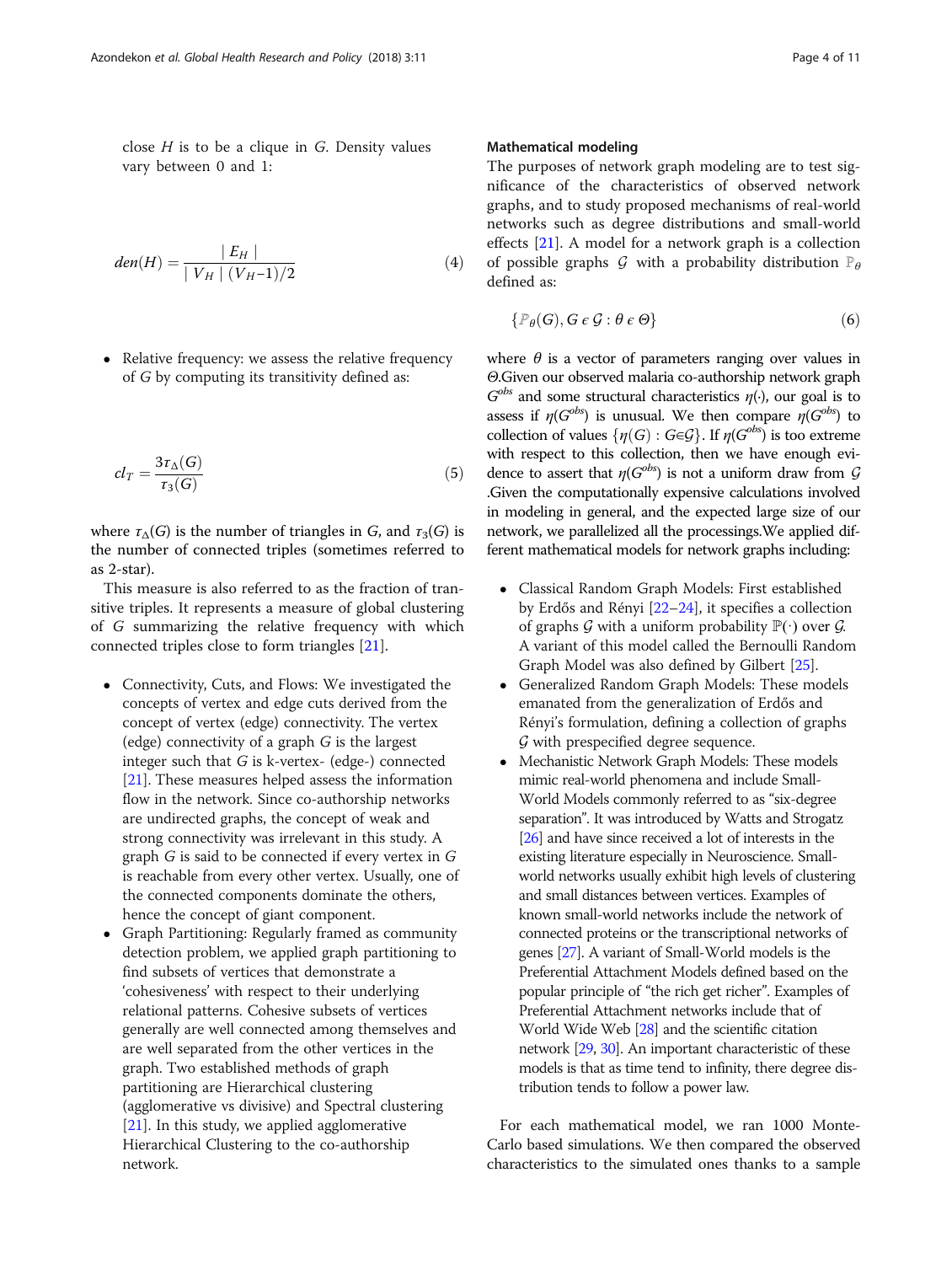Student's t-test. Characteristics we assess significance for are the average shortest paths, the clustering coefficient and the number of communities detected by the hierarchical clustering methods.

## Results

## Data collection

Of all the different queries formulated, the WOS query "TOPIC: (malaria) OR TOPIC: (mosquito) OR TOPIC: (anopheles) OR TOPIC: (plasmodium) OR TOPIC: (net) OR TOPIC: (vector) Refined by: COUNTRIES/TERRI-TORIES: (BENIN)" returned 630 records. After a rigorous screening process carried out by all the authors, 424 documents met the selection criteria. On average, there was 10.67 authors per published document.

After the Author Name Disambiguation, we identified 1792 unique authors with a precision of 99.87% and a recall of 95.46%. The generated multigraph coauthorship network therefore contained 1792 vertices (authors) and 116,388 parallel edges (collaborations). Each vertex (author) in the network has 2 attributes: name and a unique identification number. Each edge has 8 attributes: key, subject, abstract, year, wosid (Web of science Identification number), journal, title and doi (digital identifier object).

## Descriptive data analysis

The degrees of the multigraph network range between 1 and 1338 with an average degree distribution of 106.46. We noted in addition, a substantial number of vertices with low degrees (Fig. 1). There was also a non-trivial number of vertices with higher order of degree magnitudes. A log scale distribution of the degrees

demonstrate that the vertex degrees tend to follow a heavy-tail distribution (Fig. [2\)](#page-5-0).

After we convert the multigraph network in a weighted graph, it results in a simple graph of 1792 vertices and 95,787 weighted edges. Mean Closeness centrality ranges between  $3.118 \times 10^{-7}$  and  $5.152 \times 10^{-6}$  with a median of  $5.112 \times 10^{-6}$ . This measure suggests a highly right-skewed distribution. Betweenness measures range between 0 and 245,600 with a median of 1985. A network visualization with the vertices' size proportional to betweenness centrality measures clearly reveals the presence of broker authors (Table [1\)](#page-6-0). The median Eigenvectors median is 0.005 and a mean of 0.09. Eigenvectors measures reveal the presence of multiple cluttered authors suggesting the presence of closed collaboration groups. Table [1](#page-6-0) presents a list of the 10 authors with the highest Eigenvectors values.

The computation of edge betweenness identifies coauthorship collaborations that are important for the flow of information. In Table [1,](#page-6-0) We present the top 10 most important collaborations for the flow of information in the Malaria Co-authorship network in Benin.

## Network cohesion

A total of 365 maximal cliques are identified in the network among which 9 cliques of size 2, 14 cliques of size 3, 155 cliques of size 8, and 142 cliques of size 7. Larger maximal cliques sizes range from 102 authors to 365 authors and are all found once across the network.

The malaria co-authorship network has a density of 0.0596 and a transitivity of 0.965 indicating that 96.5% of the connected triples in the network are close to form

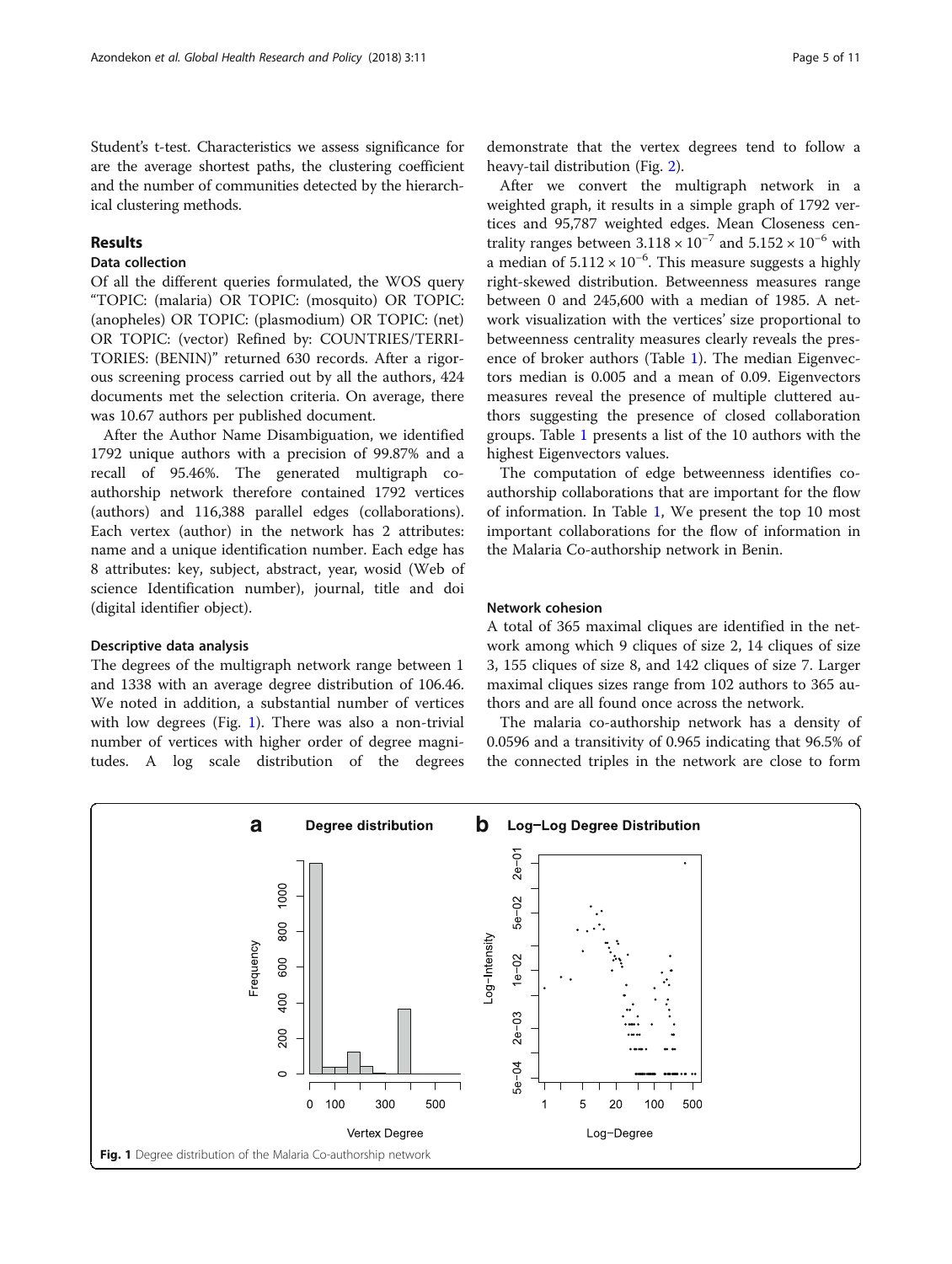<span id="page-5-0"></span>

triangles. The transitivity metrics is a measure of the global clustering of the network.

The network is not connected and a census of all the connected components within the network reveals the existence of a giant component that dominates all the other connected components. This giant component includes 94% (1686 vertices) of all the vertices in the network with none of the other components alone carrying less than 1% of the vertices in the network (Fig. [3\)](#page-7-0).

The assessment of information flow in the network via cut vertices reveal the existence of 16 authors as the most vulnerable vertices in the network. Table [1](#page-6-0) lists the authors that constitute the weak articulation points in the malaria co-authorship network. Cut vertices are crucial to the sustainability of networks [\[21\]](#page-10-0).

The agglomerative hierarchical clustering method identifies 23 research communities (or clusters) in the network. Sizes of the clusters range between 2 and 570 with large research communities containing between 202 and 569 authors. Medium size research communities contain between 10 and 62 authors. Only seven out of the 23 research communities identified are part of the giant component. Figure [3](#page-7-0) displays the giant component of the network with each different colors representing each of the seven research communities.

## Mathematical modeling

The hierarchical clustering method of community detection algorithm has identified 23 different clusters/ communities in the co-authorship network out of which seven form a giant component. One of the question of interest in this section is whether the number of communities detected is expected or not. We performed 1000 Monte Carlo based simulations to test the significance of this observed characteristics on the malaria co-authorship network. Figure [4](#page-7-0) clearly demonstrates that the number of communities detected is unusual from the perspective of both Classical random graphs and generalized random graphs ( $p$ -value < 0.0001). From the Classical random graph model, the expected number of communities is 3.934 (95%CI: 3.90–3.97). Similarly, the expected number of communities from the generalized random graph model is 7.501 (95%CI: 7.39–7.61).

Figure [5](#page-8-0) displays the number of detected research communities using the Barabási-Albert's preferential attachment and the Watts-Strogatz models. Supprisingly enough, the observed number of communities is also extreme per both models ( $p$ -value < 0.0001). The expected number from the Watts-Strogatz model simulations is 3.056 (95%CI: 3.04–3.07) and 45.569 (95%CI: 45.42– 45.72) from the Barabási-Albert model simulations.

We also compared the clustering coefficient and the average shortest-path length. The observed clustering coefficient is 0.9645. Surprisingly, there is substantially more clustering in our malaria co-authorship network than expected from all 4 mathematical models (p-value < 0.0001). The expected clustering coefficient is 0.0596 (95%CI: 0.05963068–0.05964648) and 0.4334 (95%CI: 0.4333912–0.4334522) respectively for the classic random graph and the generalized random graph models. Similarly, The Watts-Strogatz Small World model expected clustering is 0.7464 (95%CI: 0.7464326–0.7464356).

We observed an average shortest-path length of 2.99 in the malaria co-authorship network. This observed shortest-path length is significantly larger than what is expected from the random graph models (p-value < 0.0001) and significantly lower than what is expected from Watts-Strogatz small world model and the Barabási-Albert preferential attachment model (p-value < 0.0001).

The average shortest-path length is 1.94 (95%CI: 1.941955–1.941960) and 2.26 (95%CI: 2.259468–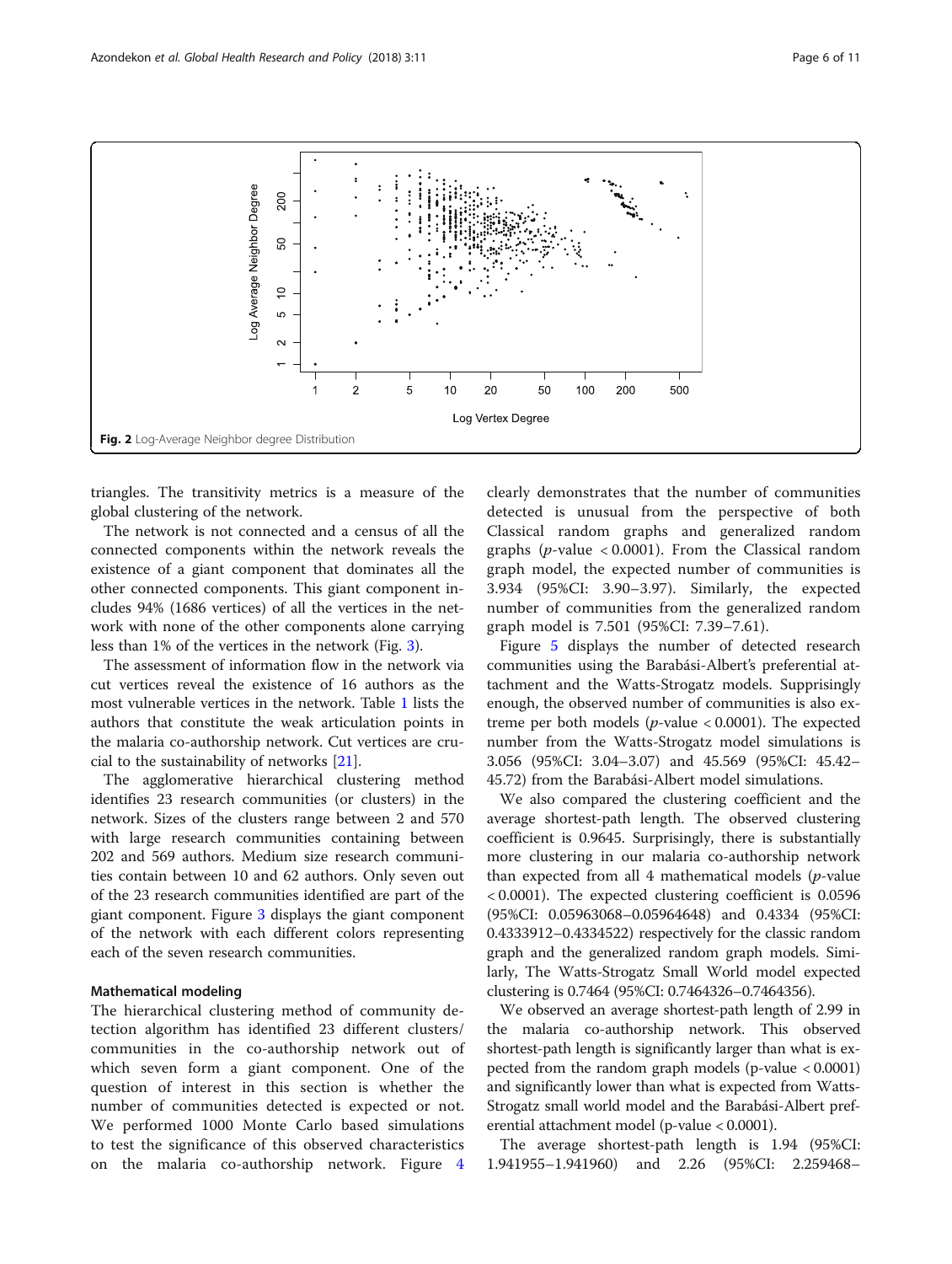<span id="page-6-0"></span>Table 1 List of the most important authors and collaborations

in the Malaria Co-authorship Network Top 10 Brokers MASSOUGBODJI ACHILLE HAY SIMON I KAREMA CORINE SANNI AMBALIOU KENGNE ANDRE PASCAL AKOGBETO MARTIN NDAM NICAISE TUIKUE MALIK ELFATIH M DABIRE K ROCH DELORON PHILIPPE Top 10 most connected authors (Top 10 network hubs) MASSOUGBODJI ACHILLE KAREMA CORINE GONZALEZ RAQUEL MENENDEZ CLARA DALESSANDRO UMBERTO OGUTU BERNHARDS R FAUCHER JEANFRANCOIS BASSAT QUIQUE MARTENSSON ANDREAS HAY SIMON I Top 10 most important edges for information flow DABIRE K ROCH \_ KENGNE ANDRE PASCAL BALDET THIERRY \_ KENGNE ANDRE PASCAL AKOGBETO MARTIN \_ MALIK ELFATIH M AVLESSI FELICIEN \_ MOUDACHIROU MANSOUROU AKOGBETO MARTIN \_ AVLESSI FELICIEN MASSOUGBODJI ACHILLE \_ RAHIMY MOHAMED CHERIF DIABATE ABDOULAYE \_ KENGNE ANDRE PASCAL GARCIA ANDRE \_ SANNI AMBALIOU KAREMA CORINE \_ MALIK ELFATIH M HAY SIMON I \_ MALIK ELFATIH M

Weak articulation points NOEL VALERIE DJOGBENOU LUC ZOHOUN I SANNI AMBALIOU

ALLABI AUREL

FAYOMI BENJAMIN

EDORH ALEODJRODO PATRICK

KINDEGAZARD DOROTHEE A DJOUAKA ROUSSEAU

HOUNKONNOU MAHOUTON NORBERT

Table 1 List of the most important authors and collaborations in the Malaria Co-authorship Network (Continued)

| RAHIMY MOHAMED CHERIE  |
|------------------------|
| <b>BAI DET THIERRY</b> |
| DOSSOUGBETE I          |
| GARCIA ANDRE           |
| MASSOUGBODJI ACHILLE   |
| AKOGRETO MARTIN        |

2.259586) respectively for the classic random graph and the generalized random graph models. For the Watts-Strogatz small world and the BarabÅ; si-Albert models, the average shortest-path length is respectively 3.83 (95%CI: 3.81–3.86) and 9.17 (95%CI: 9.14–9.21).

All simulations were also performed on the giant component of the network and led to similar outcomes.

## Discussion and conclusion

This study provides insights in the structural characteristics of the malaria co-authorship network in Benin over a relatively long period. The 20 years of data collected coincides with the onset of active malaria research from 1996 until December 2016 in the country. The significant increase in malaria research and collaborations (Table [2](#page-8-0)) between the authors over the years is an expected finding given the regain and renewed interest in malaria control and elimination goals set forth [[8,](#page-10-0) [31](#page-10-0)]. This research shows that the mechanism underlying the formation of the malaria co-authorship network in Benin is not random. It further demonstrates that the malaria research collaboration network in Benin is a complex network that seems to display small-world properties (often referred to as "six degrees of separation").

The non-trivial number of authors with higher order of magnitudes confirms the presence of closed research groups where collaborative research likely happens only among members. In other words, interdisciplinary collaboration tends to occur at higher levels between prolific researchers with the majority of the collaborations happening between researchers from the same scientific communities. Prominent authors with important collaborations tend to collaborate with similar authors, young or less prolific authors tend to collaborate with both prolific authors and authors with very few collaborations. Similar findings were reported by Janet Okamoto [[32](#page-10-0)] who studied scientific collaboration on a much smaller scale. Key brokers facilitate scientific collaborations within and outside their scientific community [\[33](#page-10-0)]. Betweenness centrality measures identifies such brokers who are important hubs for inter and transdisciplinary research. Many of the main brokers proved to also be the most connected and the most central authors confirming the presence of long publishing tenure authors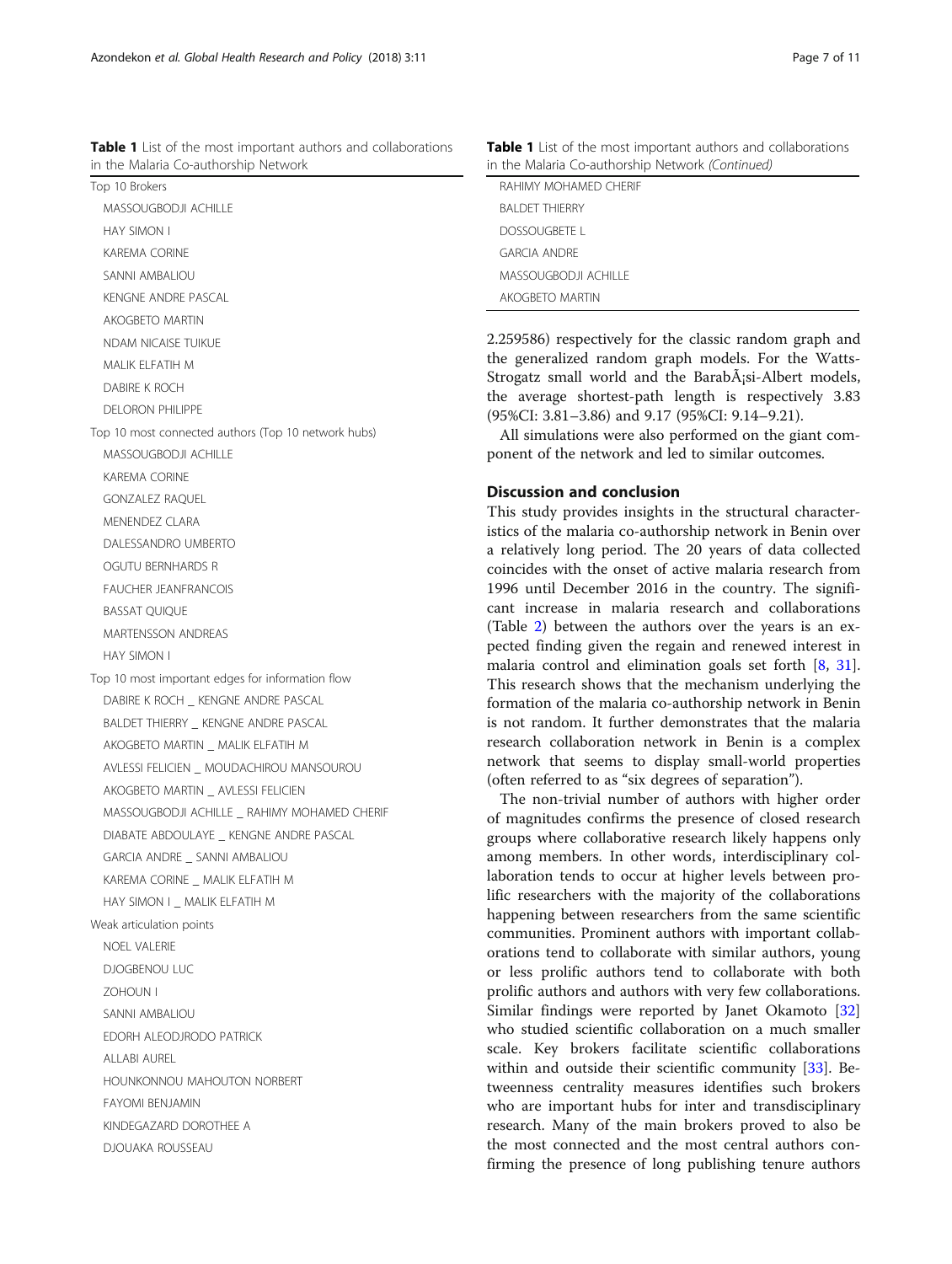<span id="page-7-0"></span>

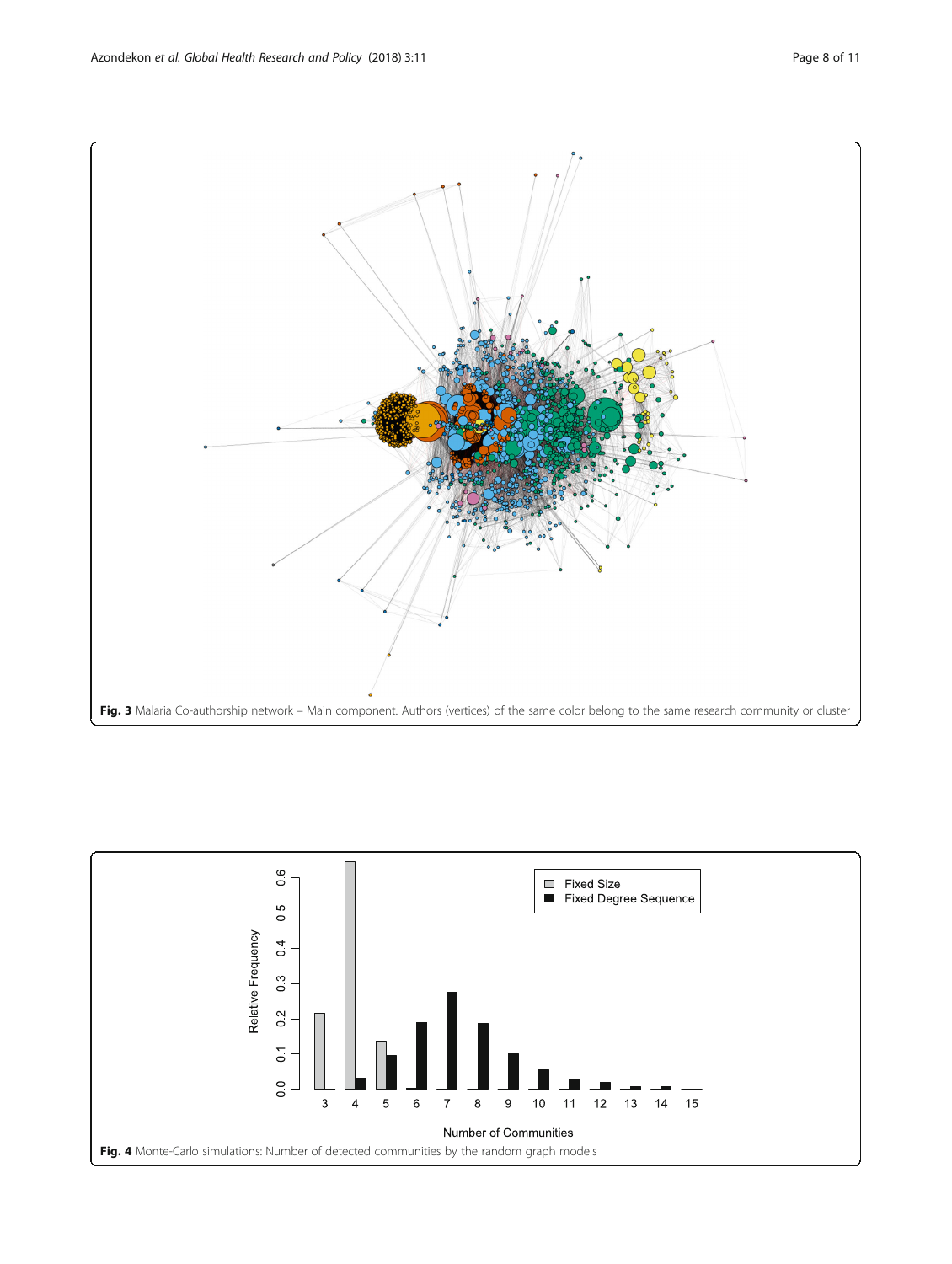<span id="page-8-0"></span>

in our network [[34](#page-10-0)]. The flow of information in the malaria co-authorship in Benin is slow as it only relies on 16 authors representing less than 1% of all the authors in the network. Such a low information flow was also reported by Salamatia and Soheili [\[35](#page-10-0)] in a 2016 study on a co-authorship analysis of Iranian researchers in the field of violence. Generally, the most important authors

Table 2 Distribution of published documents, authors and collaborations from January 1996 to December 2016

| Year      | Publications   | Vertices (Authors) | Edges (Collaborations) |
|-----------|----------------|--------------------|------------------------|
| 1996      | 3              | 16                 | 68                     |
| 1997      | $\overline{2}$ | 14                 | 46                     |
| 1998      | 1              | $\overline{2}$     | $\mathbf{1}$           |
| 1999      | 4              | 14                 | 33                     |
| 2000      | 1              | 9                  | 36                     |
| 2002      | $\overline{2}$ | 11                 | 25                     |
| 2003      | $\overline{2}$ | 9                  | 16                     |
| 2004      | 10             | 44                 | 159                    |
| 2005      | 16             | 62                 | 285                    |
| 2006      | 3              | 11                 | 21                     |
| 2007      | 22             | 112                | 809                    |
| 2008      | 19             | 103                | 668                    |
| 2009      | 27             | 136                | 704                    |
| 2010      | 49             | 223                | 1853                   |
| 2011      | 45             | 236                | 2100                   |
| 2012      | 44             | 249                | 1759                   |
| 2013      | 49             | 249                | 1917                   |
| 2014      | 57             | 731                | 69,634                 |
| 2015      | 41             | 453                | 25,302                 |
| 2016      | 27             | 328                | 10,952                 |
| Aggregate | 424            | 1792               | 116,388                |

in a co-authorship network are the ones with the highest degree of collaborations [[36](#page-10-0), [37](#page-10-0)]. However, to the longterm substainability of the malaria research network in Benin, The 16 authors identified as cut vertices are the most important authors. In other words, the removal of less than 1% of the authors from the network would lead to its collapse. Such a collapse would undoubtedly be detrimental to the future of malaria research in Benin. This finding clearly confirms the conclusion of Toivanen and Ponomariov [\[38](#page-10-0)] that the African research collaboration network is vulnerable to structural weaknesses and uneven integration.

Small-world networks are known to have small shortest path distance and a high clustering coefficient. Although our network seems to display such properties, the Monte-Carlo simulations revealed that the observed network has unexpected properties compared to classic small-world networks. A study of co-authorship network conducted on Chagas disease has found similar findings [[13\]](#page-10-0). Unlike our study, the authors of this study did not deepen their analysis to confirm the small-world nature of their observed network. Other mechanisms such as preferential attachement have been found to explain the structure of international scientific collaboration network [[39\]](#page-10-0). Unlike those studies, our network displayed unexpected properties that are more extreme that the 4 mathematical models we simulated. Our network has significantly larger shortest path distance and significantly higher clustering than expected from the 4 mathematical models presented here. One observation we are sure of is that none of the random graph models used here tend to explain the growth and the structure of the malaria co-authorship network in Benin. We therefore claim without any doubt that the structure and growth of our network is not random confirming the presence of hidden factors explaining the current structure of the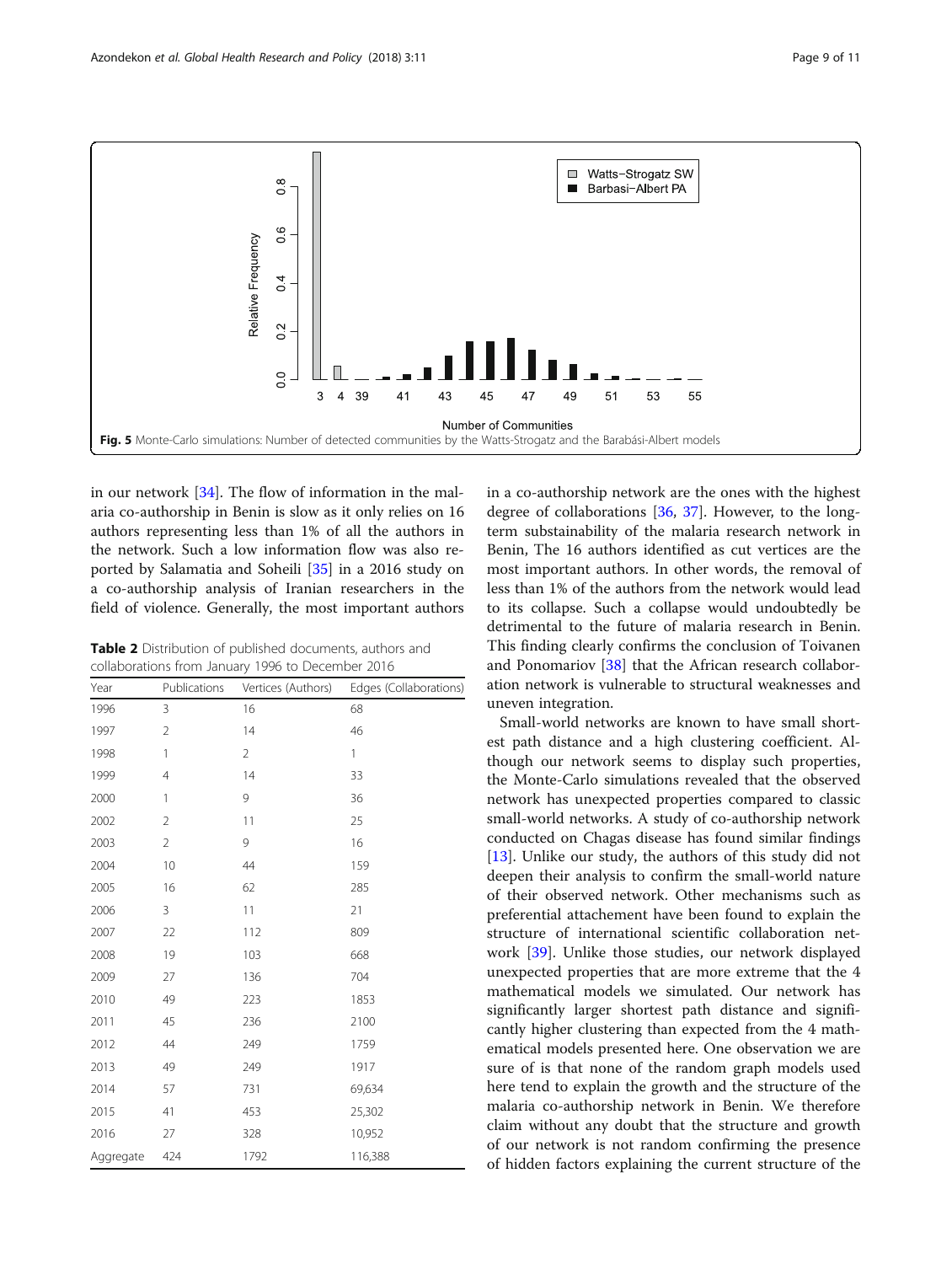<span id="page-9-0"></span>network. Assessing such factors and the extent to which they influence scientific collaborations is important for the future of malaria research and its long-term sustainability. Unfortunately, none of the proposed models seem to accurately describe the observed structure of the network. This is why we believe that Advanced analyses involving statistical modeling are needed to better explain the structure of this network. In addition, unlike mathematical modeling, statistical modeling allow model fitting to the observed network [\[21](#page-10-0), [40\]](#page-10-0).

Our research has strengths. Unlike most studies on co-authorship analysis, it applies not only descriptive methods but also robust network analysis methods such as inferential methods like Monte-Carlo simulations. We test significance of the properties of our network to accurately understand its structure. Our data mining strategy involved a robust machine learning algorithm that helped address the crucial issue of the disambiguation of authors names and assign a unique identification to each of them. This technique maintained a good quality of the data collected throughout the pre-processing and analysis steps. To the best of our knowledge, our study is the first to describe the malaria research collaborations network via co-authorship network analysis in Benin.

The fact that our study collected data only from the Web Of Science can be considered as an important limitation of this study. However, according to Falagas and colleagues [\[41](#page-10-0)], who compared PubMed, Scopus, Web Of Science and Google Scholar in their paper, the Web Of Science appears as a reasonable scientific database source for our analysis. In addition, it proved to cover a wide range of both old and recently published papers. Falagas and colleagues [\[41](#page-10-0)] found PubMed to be the optimal choice in terms of scientific database. For that reason, we did run the same bibliographic search in PubMed. Unfortunately, the Web Of Science returns more relevant data than PubMed. Another limitation worth noting is that this study only looks at a snapshot of the malaria research network on a static fashion. There is also a need to apply dynamic statistical models such as Temporal Exponential Random Graph [[42](#page-10-0)] and Dynamic Stochastic Block [[43\]](#page-10-0) modeling to better understand the temporal dynamic of collaboration formation in this network. Yet another limitation is inherent to the nature of all co-authorship studies. Collaborators, in a co-authorship network, do not often come from the same scientific discipline, or do not play the same roles on a particular research project. The data we collected did not allow us to accurately assess or even infer the disciplines each author came from or their specific contribution in the published document.

As malaria continues to be highly prevalent in Benin, it is essential to consolidate the knowledge generated from the numerous studies on the disease and reinforce the different communities involved in the research effort. Our results suggest that there is an urgent need to foster the malaria research network in Benin by continuously supporting, stabilizing the identified key brokers and most productive authors, and promoting the junior scientists in the field. Taking such measures will ultimately insure the long-term sustainability of the malaria coauthorship and collaboration network in Benin.

#### Abbreviations

AND: Author Name Disambiguation; CI: Confidence Interval; US: United States; WOS: Web Of Science

#### Acknowledgements

We would like to thank the Welzig Computational Neuroscience and Neurotechnology Laboratory at the Medical College of Wisconsin for making available their servers for the Monte-Carlo simulations.

#### Funding

Not applicable.

#### Availability of data and materials

Please contact corresponding author for data and material requests.

#### Authors' contributions

RA designed the study, collected the data, conducted the analysis and wrote the manuscript. ZJH contributed to the choice of the analytical tools, participated in the analysis and interpretation of the results. FRA participated to the data collection and proofread the manuscript. Prof. CMW cosupervised the work, provided the analytical platform for this work and proofread the manuscript. Prof. SM supervised the work and proofread the manuscript. All authors read and approved the final manuscript.

#### Ethics approval and consent to participate

Not applicable.

#### Consent for publication

Not applicable.

#### Competing interests

The authors declare that they have no competing interests.

#### Author details

<sup>1</sup> Centre de Recherche Entomologique de Cotonou, Cotonou, Benin. <sup>2</sup>University of Wisconsin Milwaukee, Milwaukee, WI 53211, USA. <sup>3</sup>Medical College of Wisconsin, Milwaukee, WI 53226, USA.

#### Received: 3 July 2017 Accepted: 12 March 2018 Published online: 06 April 2018

#### References

- 1. Davis JR, Lederberg J. Emerging infectious diseases from the global to the local perspective: workshop summary. National Academies Press. 2001.
- 2. United Nations. Department of Economic. The Millennium Development Goals Report 2008. United Nations Publications; 2008.
- 3. Arthur, M. Institute for Health Metrics and Evaluation. Nurs Stand. 2014; 28(42);32–32.
- 4. Stoops C. President's malaria initiative. Washington DC: Navy Medical Services Corps; 2008.
- 5. Barat LM. Four malaria success stories: how malaria burden was successfully reduced in Brazil, Eritrea, India, and Vietnam. Am J Trop Med Hyg. 2006; 74(1):12–6.
- 6. Akogbéto MC, Aïkpon RY, Azondékon R, Padonou GG, Ossè RA, Agossa FR, Beach R, Sèzonlin M. Six years of experience in entomological surveillance of indoor residual spraying against malaria transmission in Benin: lessons learned, challenges and outlooks. Malar J. 2015;14(1) [https://doi.org/10.1186/](https://doi.org/10.1186/s12936-015-0757-5) [s12936-015-0757-5.](https://doi.org/10.1186/s12936-015-0757-5)